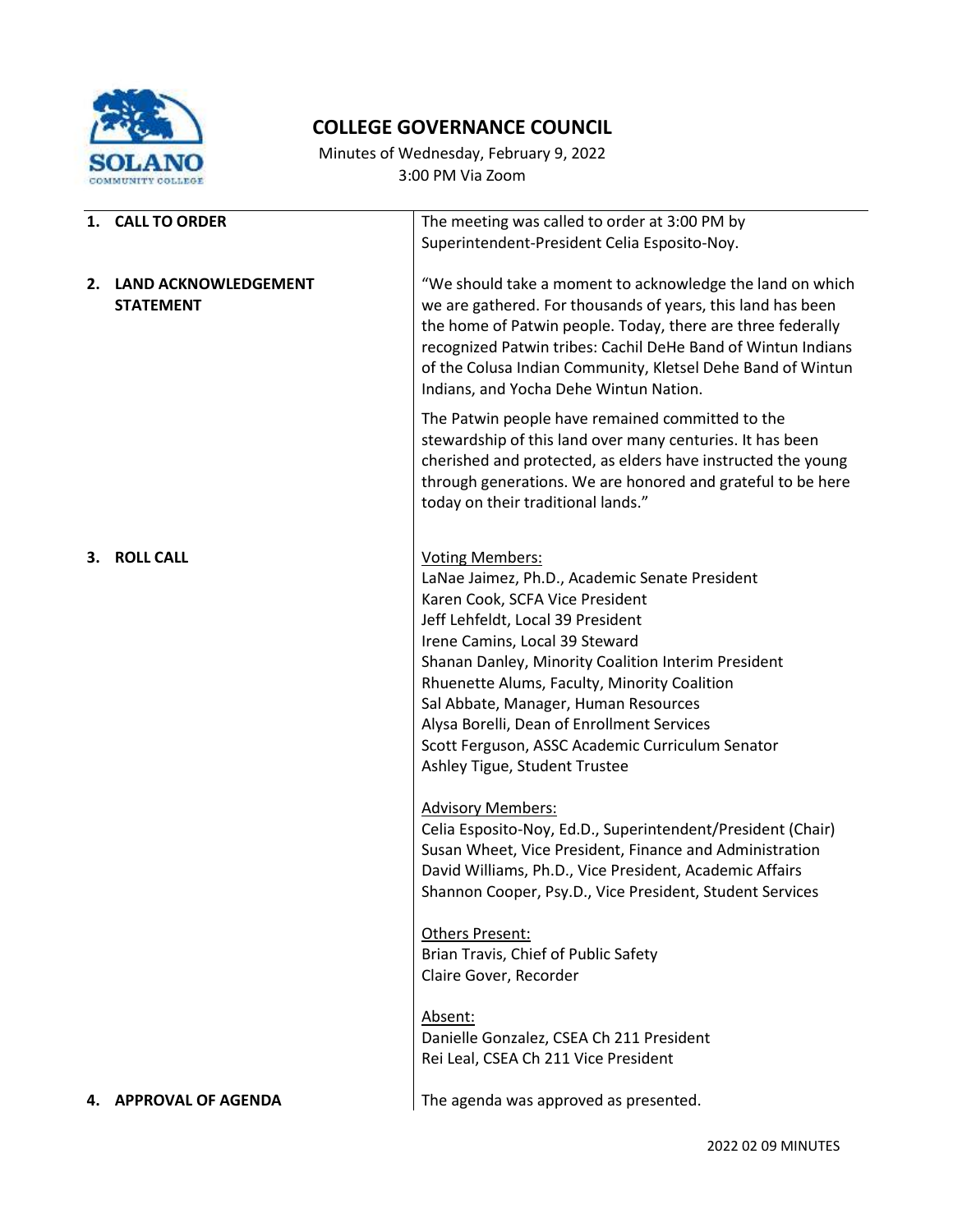| 5. | <b>APPROVAL OF MINUTES</b>                                                                                                                                               | The minutes of January 26, 2022 were approved.                                                                                                                                                                                                                                                                                                                                                                                                                                                                                                               |
|----|--------------------------------------------------------------------------------------------------------------------------------------------------------------------------|--------------------------------------------------------------------------------------------------------------------------------------------------------------------------------------------------------------------------------------------------------------------------------------------------------------------------------------------------------------------------------------------------------------------------------------------------------------------------------------------------------------------------------------------------------------|
| 6. | <b>PUBLIC COMMENT</b>                                                                                                                                                    | There was no public comment.                                                                                                                                                                                                                                                                                                                                                                                                                                                                                                                                 |
| 7. | SUPERINTENDENT-PRESIDENT REPORT<br>S-P Celia Esposito-Noy<br>(a) Diversity, Equity & Inclusion Advisory<br>Committee Update                                              | S-P Esposito-Noy provided updates on DEI. Dr. Nancy Acevedo<br>presented research on Latino student population at last<br>month's DEI meeting. Dr. Marcella Cuellar from UC Davis is<br>conducting research with our feeder high schools on how<br>Latino students make decisions about going to college and<br>how they select community colleges. Dr. Cuellar will make<br>recommendations on how SCC might be more effective in<br>supporting Latino students through the application and<br>admission process.                                           |
|    |                                                                                                                                                                          | Please contact S-P Esposito-Noy if you have suggestions for<br>bringing back past facilitators to do more specific work or if<br>you are interested in participating in the DEI Advisory<br>Committee.                                                                                                                                                                                                                                                                                                                                                       |
| 8. | <b>FINANCE AND ADMINISTRATION</b><br><b>REPORT</b>                                                                                                                       |                                                                                                                                                                                                                                                                                                                                                                                                                                                                                                                                                              |
|    | <b>VP Susan Wheet</b><br>(a) District Public Safety Department<br>Board Policy (BP 4600)<br>(b) District Public Safety Department<br>Administrative Procedures (AP 4600) | VP Wheet presented Board Policy and Administrative<br>Procedures 4600, District Public Safety Department, as<br>information items. This hybrid module, with sworn and non-<br>sworn officers, has community support and shows concern for<br>campus safety and building a better community for students.<br>VP Wheet and Chief Brian Travis will be looking at staffing<br>configuration based on the hours of operation at our centers<br>and the main campus to ensure there is a presence from<br>Public Safety.                                          |
|    | (c) Club Advisors Board Policy (BP 5520)                                                                                                                                 | VP Wheet presented Board Policy 5520, Club Advisors, as<br>information. VP Wheet is consulting with the Chancellor's<br>Office to see if our policy needs to be more specific by<br>designating Faculty as club advisors, instead of Staff. This<br>change would align with Ed Code budget and accounting<br>requirements. We could potentially pair classified staff with<br>faculty who serve as the designee for the club finances.<br>Clubs with a classified staff advisor currently should have a<br>dean or manager sign off on any financial aspect. |
| 9. | <b>ACADEMIC AFFAIRS REPORT</b><br><b>VP David Williams</b><br>(a) Credit for Prior Learning<br>Administrative Procedure (AP 6041)                                        | Board Policy AP 6041, Credit for Prior Learning, was approved<br>in December and is posted on our website. VP Williams<br>presented AP 6041 which has been approved by the Academic<br>Senate. This version indicates there is no fee for students to<br>have credit for prior learning reflected on their transcripts.                                                                                                                                                                                                                                      |